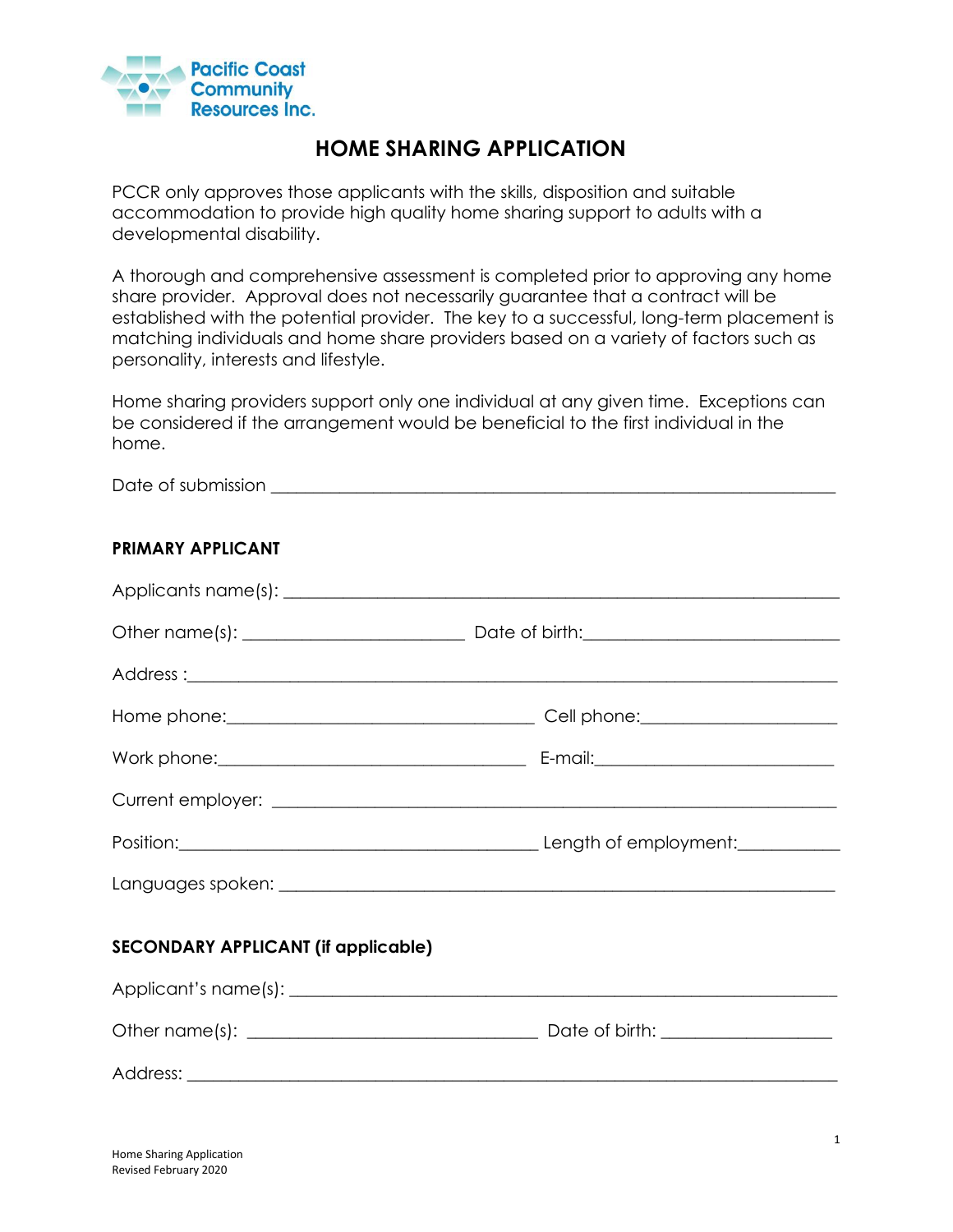

|                                    | Cell phone: _______________        |
|------------------------------------|------------------------------------|
|                                    |                                    |
|                                    | Length of employment: ____________ |
| Languages spoken: ________________ |                                    |

### TELL US ABOUT YOUR DECISION TO PROVIDE HOME SHARING

What do you know about providing home sharing for adults with diverse abilities?

Why are you considering home sharing at this time?

Will others be impacted by this decision (children, partner, others living in the home)? If so, have they been consulted and are they supportive of the choice?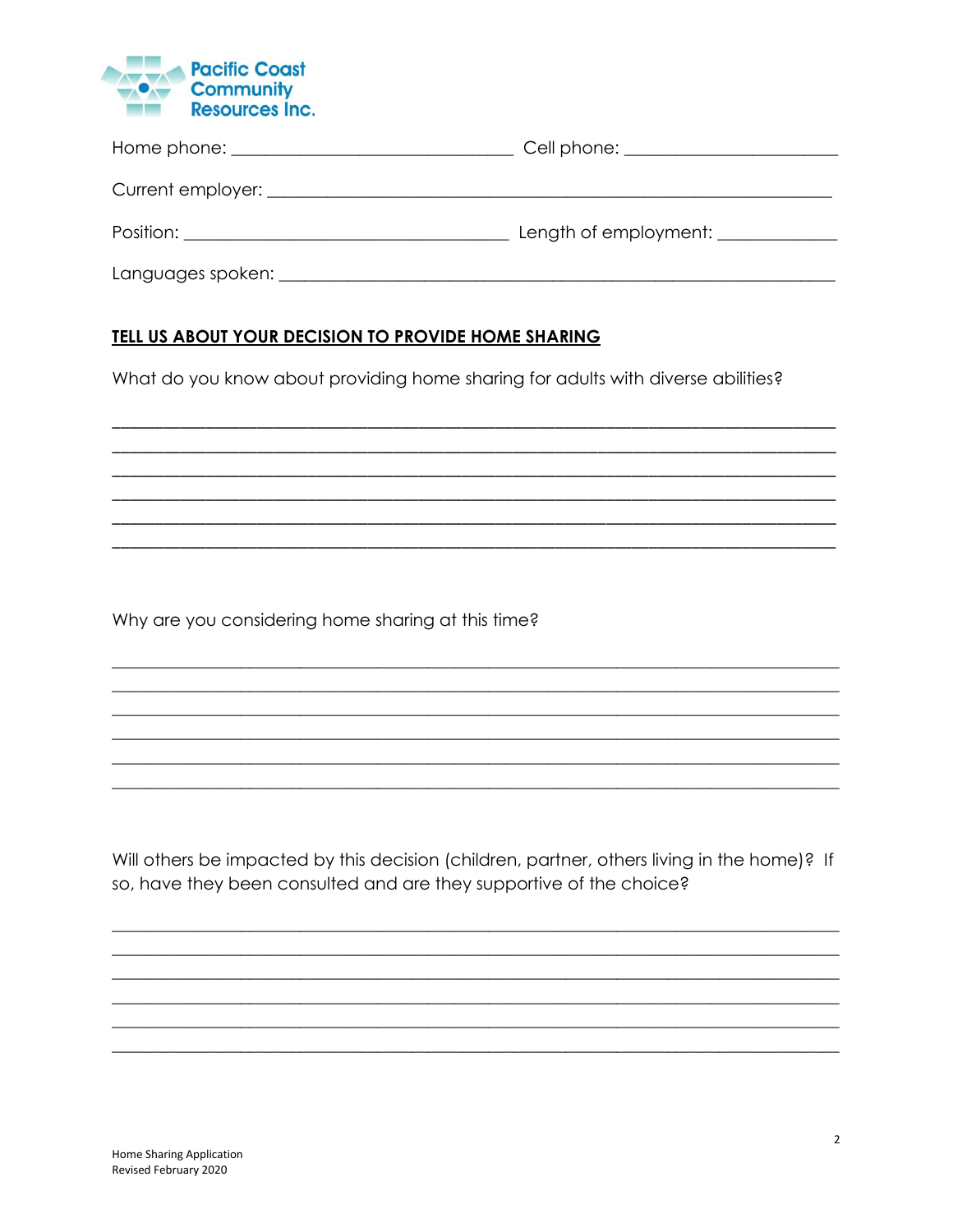

How long are you able to commit to providing this kind of support?

# **TELL US ABOUT YOUR WORK HISTORY**

Briefly outline your work history. Highlight any work experiences that are relevant to supporting individuals with diverse abilities.

 $\_$  , and the set of the set of the set of the set of the set of the set of the set of the set of the set of the set of the set of the set of the set of the set of the set of the set of the set of the set of the set of th  $\_$  , and the set of the set of the set of the set of the set of the set of the set of the set of the set of the set of the set of the set of the set of the set of the set of the set of the set of the set of the set of th  $\_$  , and the set of the set of the set of the set of the set of the set of the set of the set of the set of the set of the set of the set of the set of the set of the set of the set of the set of the set of the set of th  $\_$  , and the set of the set of the set of the set of the set of the set of the set of the set of the set of the set of the set of the set of the set of the set of the set of the set of the set of the set of the set of th  $\_$  , and the set of the set of the set of the set of the set of the set of the set of the set of the set of the set of the set of the set of the set of the set of the set of the set of the set of the set of the set of th \_\_\_\_\_\_\_\_\_\_\_\_\_\_\_\_\_\_\_\_\_\_\_\_\_\_\_\_\_\_\_\_\_\_\_\_\_\_\_\_\_\_\_\_\_\_\_\_\_\_\_\_\_\_\_\_\_\_\_\_\_\_\_\_\_\_\_\_\_\_\_\_\_\_\_\_\_\_\_\_\_\_\_\_\_  $\_$  , and the set of the set of the set of the set of the set of the set of the set of the set of the set of the set of the set of the set of the set of the set of the set of the set of the set of the set of the set of th  $\_$  , and the set of the set of the set of the set of the set of the set of the set of the set of the set of the set of the set of the set of the set of the set of the set of the set of the set of the set of the set of th

 $\_$  , and the set of the set of the set of the set of the set of the set of the set of the set of the set of the set of the set of the set of the set of the set of the set of the set of the set of the set of the set of th  $\_$  ,  $\_$  ,  $\_$  ,  $\_$  ,  $\_$  ,  $\_$  ,  $\_$  ,  $\_$  ,  $\_$  ,  $\_$  ,  $\_$  ,  $\_$  ,  $\_$  ,  $\_$  ,  $\_$  ,  $\_$  ,  $\_$  ,  $\_$  ,  $\_$  ,  $\_$  ,  $\_$  ,  $\_$  ,  $\_$  ,  $\_$  ,  $\_$  ,  $\_$  ,  $\_$  ,  $\_$  ,  $\_$  ,  $\_$  ,  $\_$  ,  $\_$  ,  $\_$  ,  $\_$  ,  $\_$  ,  $\_$  ,  $\_$  , \_\_\_\_\_\_\_\_\_\_\_\_\_\_\_\_\_\_\_\_\_\_\_\_\_\_\_\_\_\_\_\_\_\_\_\_\_\_\_\_\_\_\_\_\_\_\_\_\_\_\_\_\_\_\_\_\_\_\_\_\_\_\_\_\_\_\_\_\_\_\_\_\_\_\_\_\_\_\_\_\_\_\_\_\_

List the members of your household who are currently employed. Provide details about their employer, position, length of employment and work schedule.

| Name | Employer | Position | Length of<br>employment | Work<br>schedule |
|------|----------|----------|-------------------------|------------------|
|      |          |          |                         |                  |
|      |          |          |                         |                  |
|      |          |          |                         |                  |
|      |          |          |                         |                  |
|      |          |          |                         |                  |
|      |          |          |                         |                  |
|      |          |          |                         |                  |
|      |          |          |                         |                  |
|      |          |          |                         |                  |
|      |          |          |                         |                  |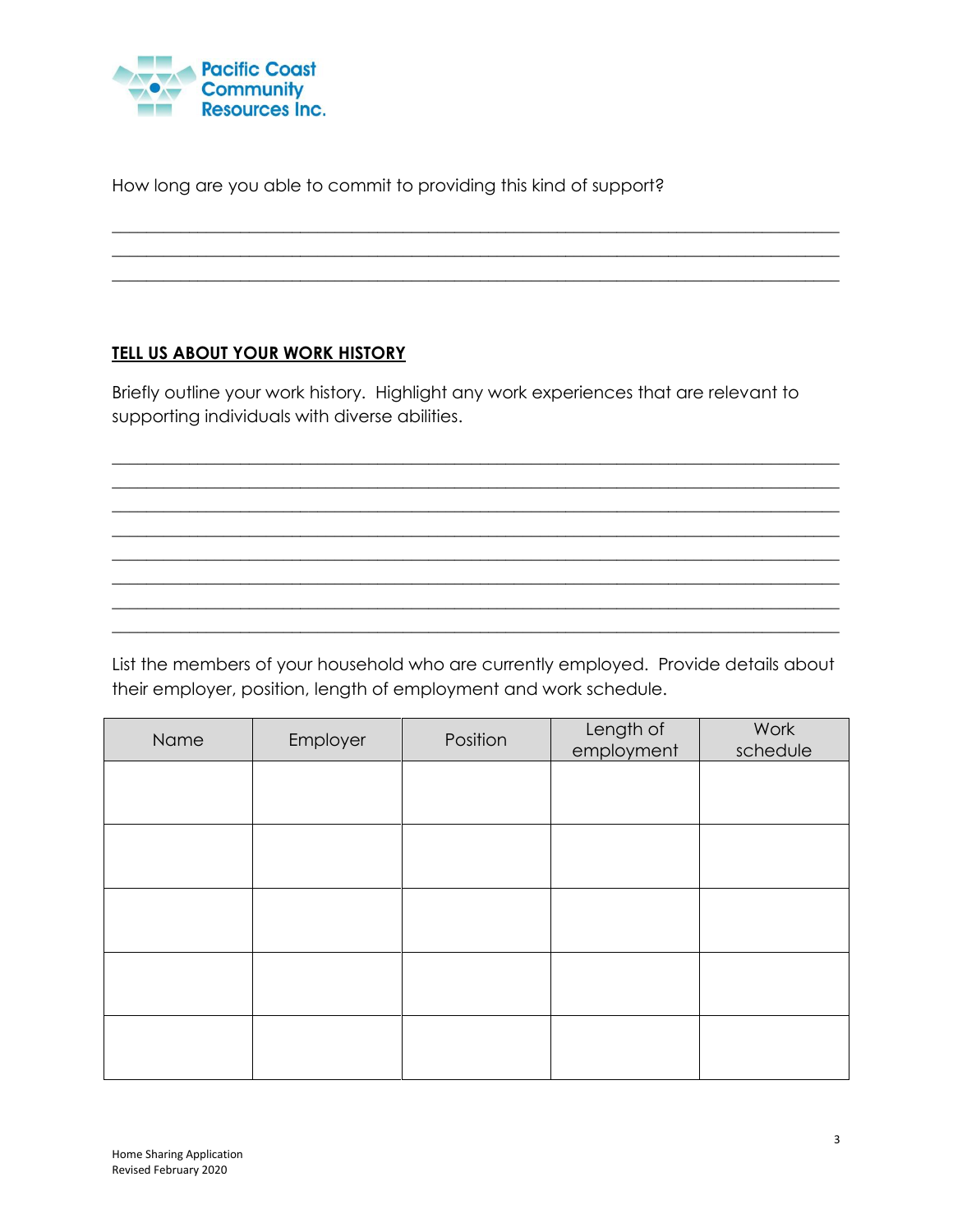

Have you ever provided home sharing, foster care, or respite support? If so, please provide details (agency name, dates)

Are you currently supporting an individual with diverse abilities in your home? If so, please provide details.

What other agencies, if any, have you contacted regarding home sharing? Have you been screened (partially or completely) by any of them? If so, please provide details.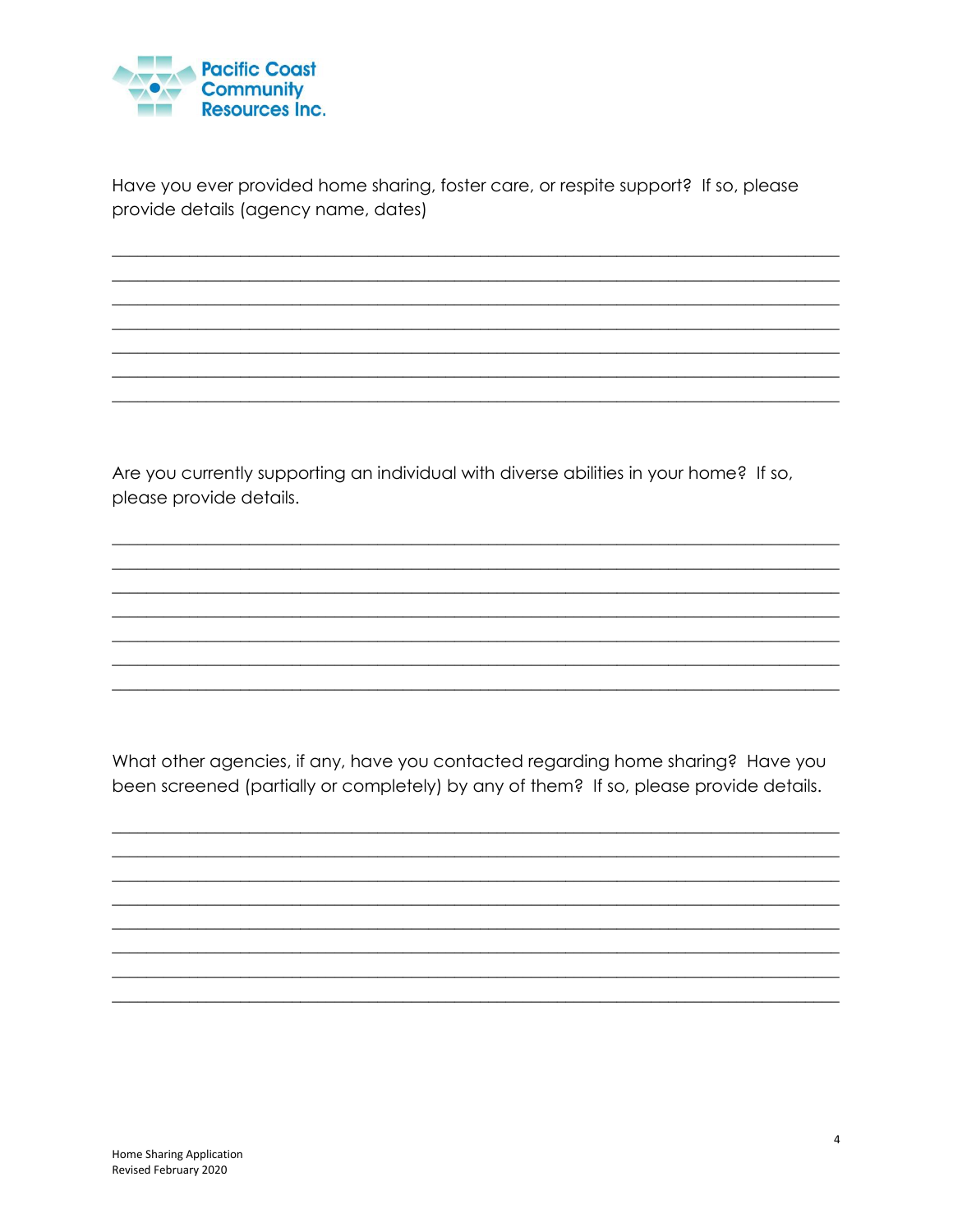

## **TELL US ABOUT YOURSELF AND THOSE WHO LIVE WITHIN THE HOME**

List those who currently live within the home. Provide details about the relationship to the primary applicant and their birthdates.

| Name | Relationship to primary<br>applicant | <b>Birthdate</b> |
|------|--------------------------------------|------------------|
|      |                                      |                  |
|      |                                      |                  |
|      |                                      |                  |
|      |                                      |                  |
|      |                                      |                  |
|      |                                      |                  |

| Are you a host family for international students? Yes |  | No. |
|-------------------------------------------------------|--|-----|
|-------------------------------------------------------|--|-----|

If yes, is a student currently living in the home? Yes \_\_\_ No \_\_

How did you meet your partner/spouse? How long have you been together?

 $\_$  , and the set of the set of the set of the set of the set of the set of the set of the set of the set of the set of the set of the set of the set of the set of the set of the set of the set of the set of the set of th  $\_$  , and the set of the set of the set of the set of the set of the set of the set of the set of the set of the set of the set of the set of the set of the set of the set of the set of the set of the set of the set of th  $\_$  , and the set of the set of the set of the set of the set of the set of the set of the set of the set of the set of the set of the set of the set of the set of the set of the set of the set of the set of the set of th  $\_$  , and the set of the set of the set of the set of the set of the set of the set of the set of the set of the set of the set of the set of the set of the set of the set of the set of the set of the set of the set of th  $\_$  , and the set of the set of the set of the set of the set of the set of the set of the set of the set of the set of the set of the set of the set of the set of the set of the set of the set of the set of the set of th  $\_$  , and the set of the set of the set of the set of the set of the set of the set of the set of the set of the set of the set of the set of the set of the set of the set of the set of the set of the set of the set of th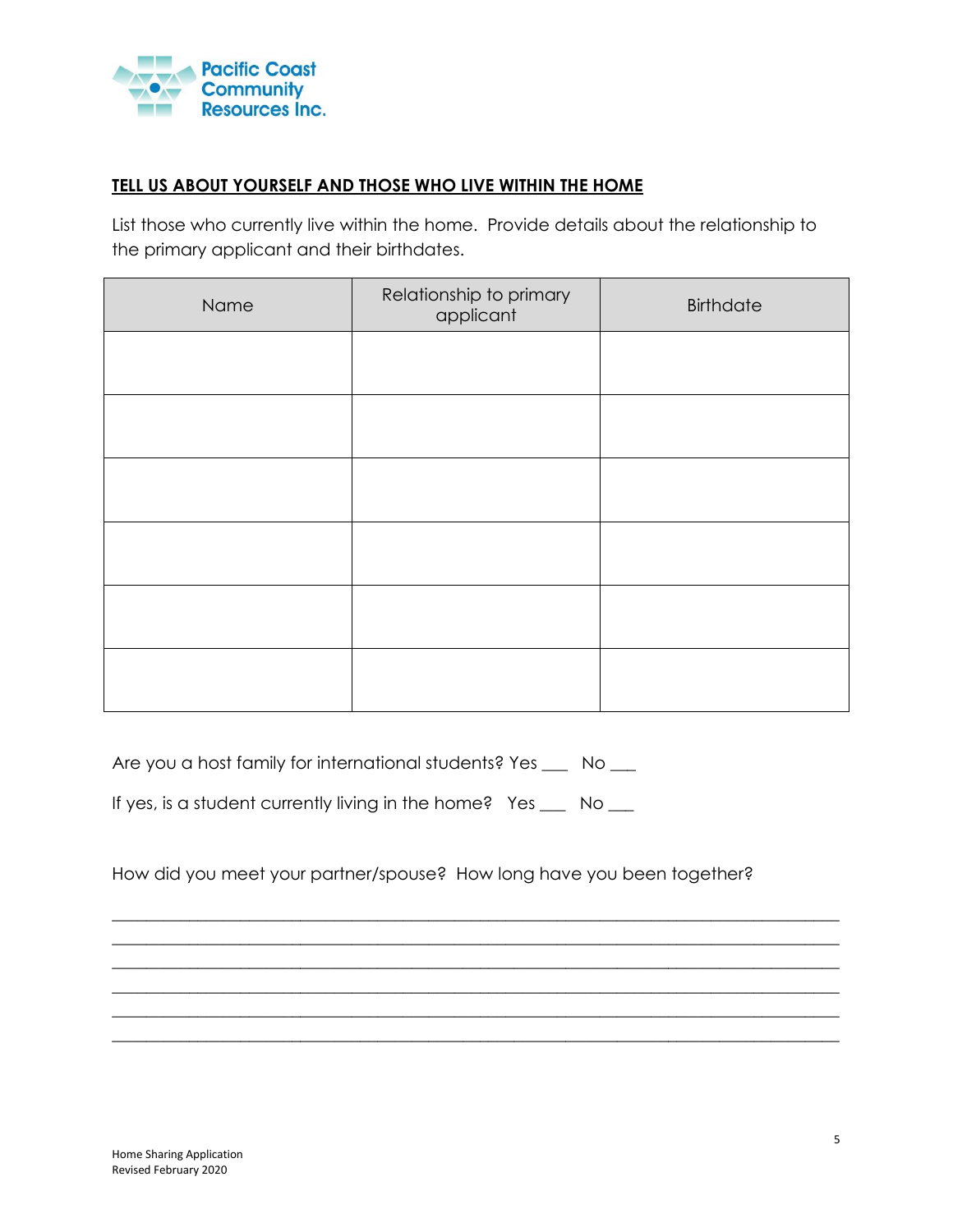

Describe your own strengths, interests and hobbies. How would these contribute to your role as home share provider?

Describe the strengths, interests and hobbies of your family. How would these contribute to your role as a home share provider?

How are you and your family involved in your community (sporting, leisure activities, clubs, associations, volunteer work)? Describe the nature and level of your participation.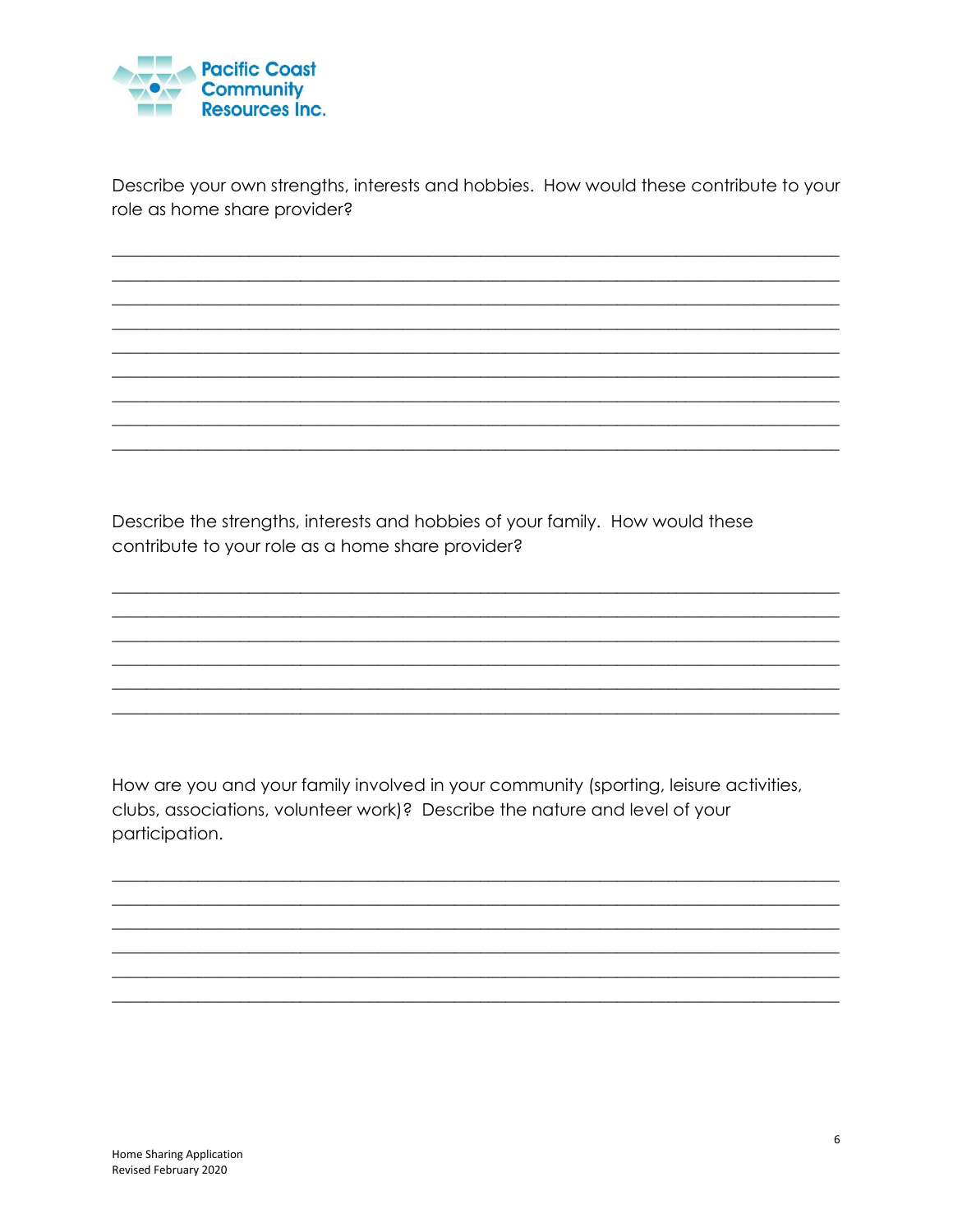

Are you affiliated with any specific religious or cultural organizations? Describe the nature and level of your participation.

Do you or any members of the household smoke? How do you feel about supporting someone who smokes?

Do you or any members of the household have chronic health conditions? If so, please describe.

Do you take regular holidays? How will providing home sharing support affect this practice?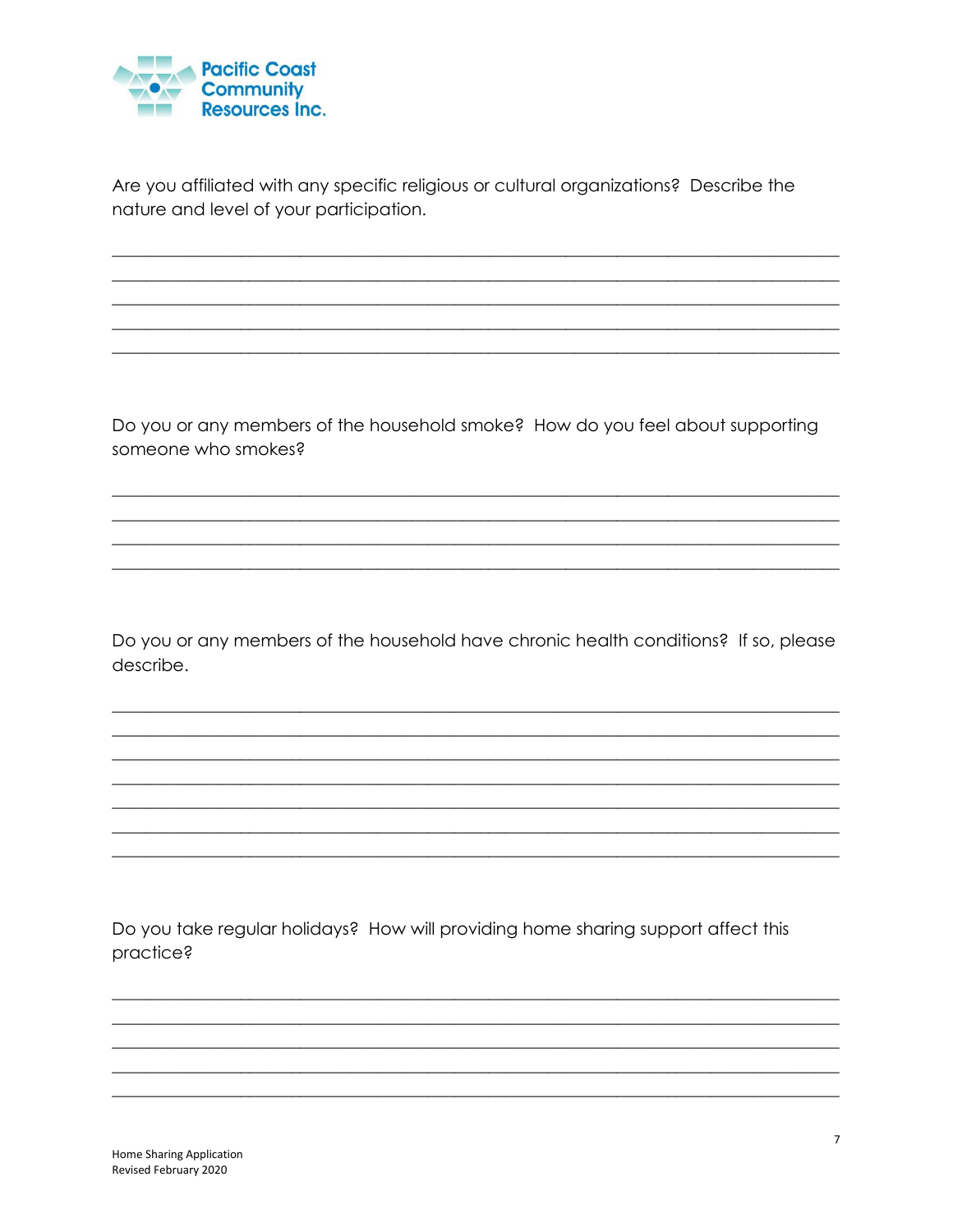

How would your decision to provide home sharing support impact your overall lifestyle, regular schedule, commitments and priorities?

# **TELL US ABOUT YOUR HOME**

Do you own or rent your home?

What kind of home do you have (condo, apartment, townhouse, detached home)? Briefly describe the house (square footage, number of floors, bedrooms and bathrooms, layout and design features) and the exterior space.

Does the home have any features that limit or improve accessibility for individuals with a physical disability or mobility challenges? Please describe.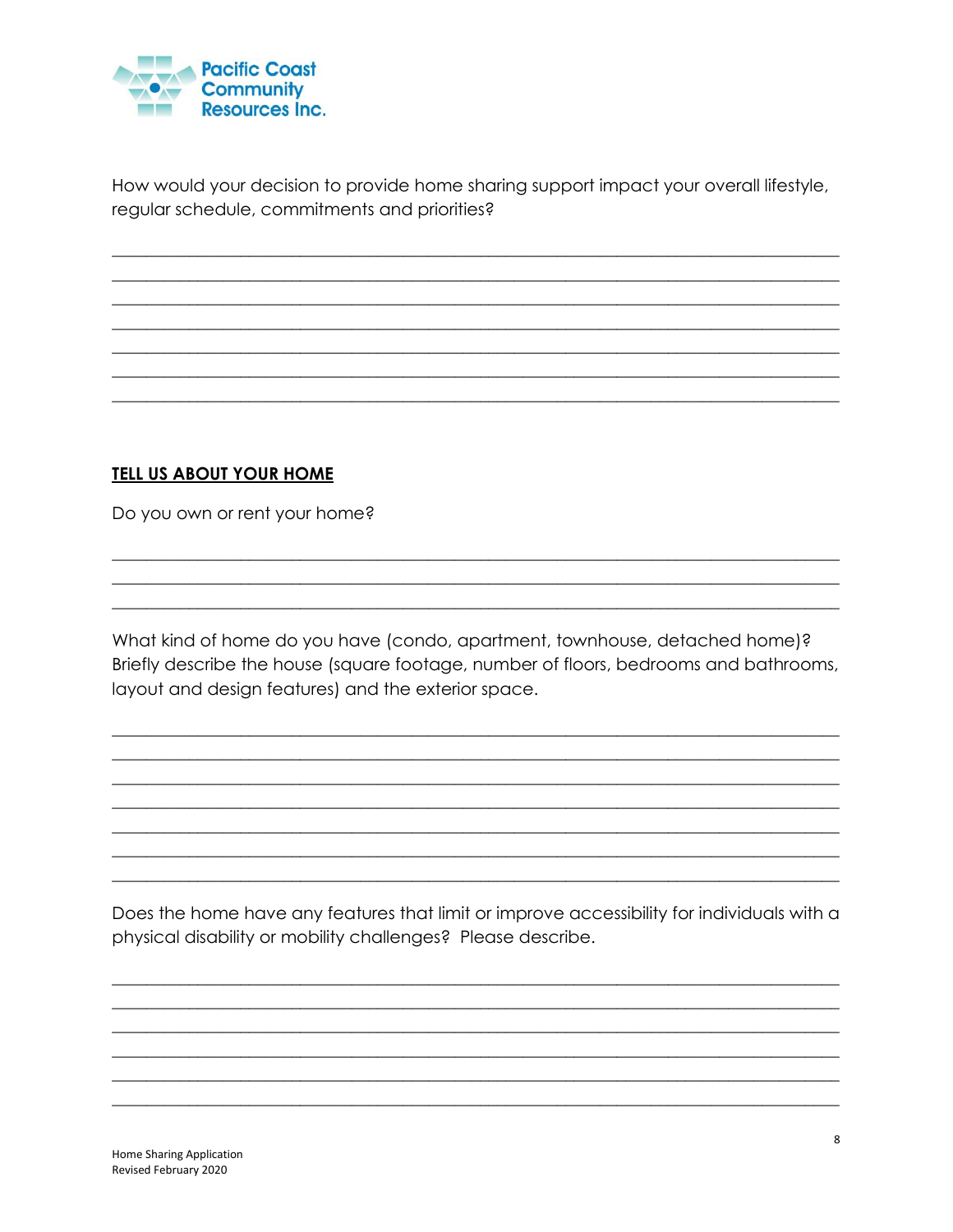

Describe your vehicles (model, year, reliability, availability)

Are there pets in the home? If so, please provide details (type, breed, age, disposition).

Describe your neighbourhood and provide details about proximity to services (schools, parks, community centres, shopping facilities, public transportation, etc.)

How long have you lived in this neighbourhood? Why did you choose to settle here?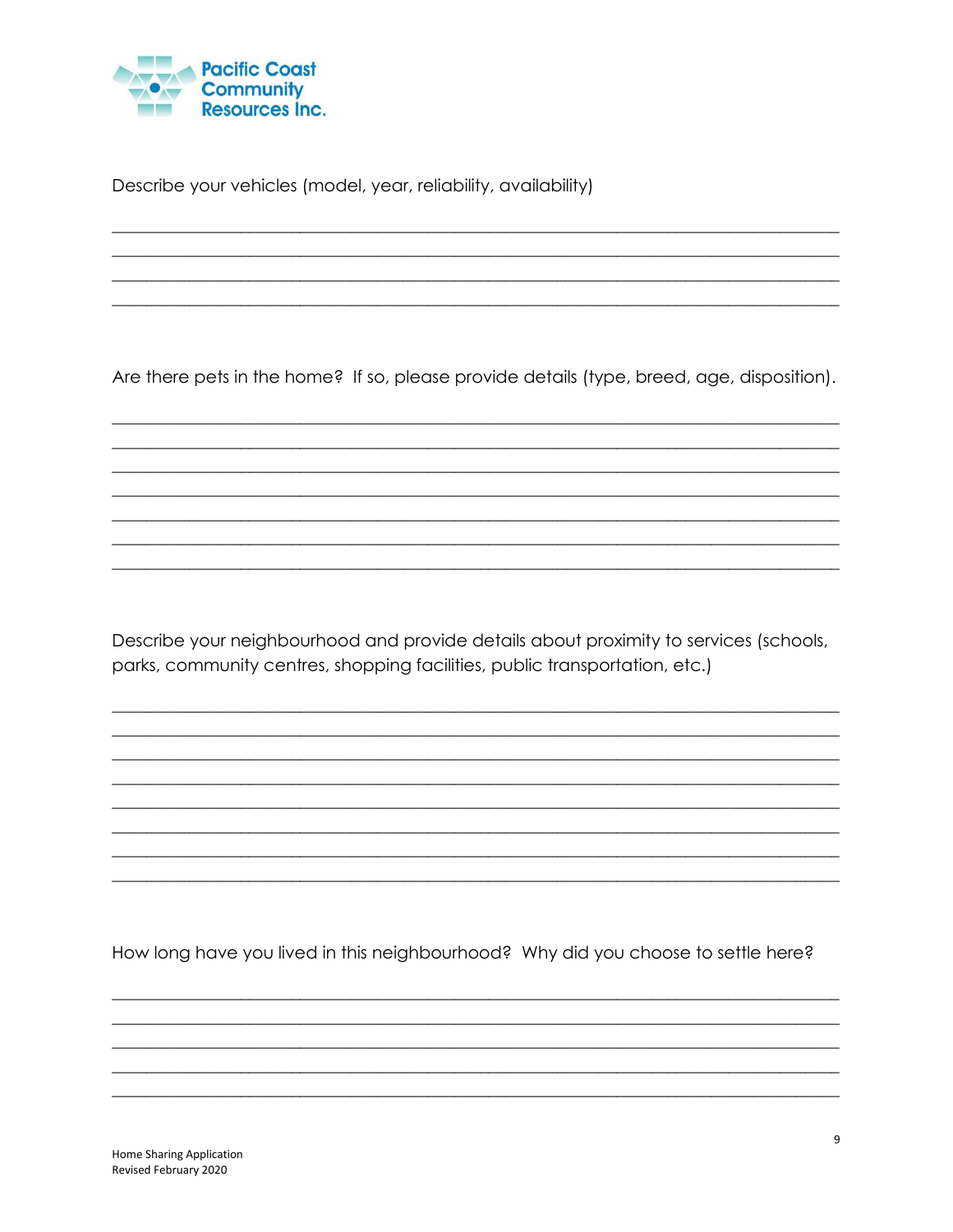

### **TELL US ABOUT THE TYPE OF SUPPORT YOU ARE WILLING/ABLE TO PROVIDE**

Will you be entirely responsible for providing home sharing support or will others in the home be sharing the responsibility?

 $\_$  , and the set of the set of the set of the set of the set of the set of the set of the set of the set of the set of the set of the set of the set of the set of the set of the set of the set of the set of the set of th  $\_$  , and the set of the set of the set of the set of the set of the set of the set of the set of the set of the set of the set of the set of the set of the set of the set of the set of the set of the set of the set of th \_\_\_\_\_\_\_\_\_\_\_\_\_\_\_\_\_\_\_\_\_\_\_\_\_\_\_\_\_\_\_\_\_\_\_\_\_\_\_\_\_\_\_\_\_\_\_\_\_\_\_\_\_\_\_\_\_\_\_\_\_\_\_\_\_\_\_\_\_\_\_\_\_\_\_\_\_\_\_\_\_\_\_\_\_  $\_$  , and the set of the set of the set of the set of the set of the set of the set of the set of the set of the set of the set of the set of the set of the set of the set of the set of the set of the set of the set of th  $\_$  , and the set of the set of the set of the set of the set of the set of the set of the set of the set of the set of the set of the set of the set of the set of the set of the set of the set of the set of the set of th

Would you be comfortable supporting an individual with complex needs? Please indicate which areas you have experience with or feel confident providing support.

| addiction                  | П      | mobility/physical disability |
|----------------------------|--------|------------------------------|
| aggressive behaviour       |        | personal care                |
| anxiety                    |        | profanity                    |
| augmentative communication |        | seizures/epilepsy            |
| blind/deaf                 | $\Box$ | self-injurious               |
| dementia                   | Е      | sexuality                    |
| diabetes                   | $\Box$ | stealing/theft               |
| diet management            | $\Box$ | suicidal                     |
| disrupted sleep            |        | wandering/running away       |
| incontinence               |        | yelling                      |
| medication                 |        |                              |

| mobility/physical disability |  |
|------------------------------|--|
| personal care                |  |
| profanity                    |  |
| seizures/epilepsy            |  |
| self-injurious               |  |
| sexuality                    |  |
| stealing/theft               |  |
| suicidal                     |  |
| wandering/running away       |  |
| yelling                      |  |
|                              |  |

#### Comments:

If you become a home sharing provider what support/training do you think you will need to be successful?

\_\_\_\_\_\_\_\_\_\_\_\_\_\_\_\_\_\_\_\_\_\_\_\_\_\_\_\_\_\_\_\_\_\_\_\_\_\_\_\_\_\_\_\_\_\_\_\_\_\_\_\_\_\_\_\_\_\_\_\_\_\_\_\_\_\_\_\_\_\_\_\_\_\_\_\_\_\_\_\_\_\_\_\_\_ \_\_\_\_\_\_\_\_\_\_\_\_\_\_\_\_\_\_\_\_\_\_\_\_\_\_\_\_\_\_\_\_\_\_\_\_\_\_\_\_\_\_\_\_\_\_\_\_\_\_\_\_\_\_\_\_\_\_\_\_\_\_\_\_\_\_\_\_\_\_\_\_\_\_\_\_\_\_\_\_\_\_\_\_\_  $\_$  , and the set of the set of the set of the set of the set of the set of the set of the set of the set of the set of the set of the set of the set of the set of the set of the set of the set of the set of the set of th

 $\_$  , and the set of the set of the set of the set of the set of the set of the set of the set of the set of the set of the set of the set of the set of the set of the set of the set of the set of the set of the set of th  $\_$  , and the set of the set of the set of the set of the set of the set of the set of the set of the set of the set of the set of the set of the set of the set of the set of the set of the set of the set of the set of th  $\_$  , and the set of the set of the set of the set of the set of the set of the set of the set of the set of the set of the set of the set of the set of the set of the set of the set of the set of the set of the set of th  $\_$  ,  $\_$  ,  $\_$  ,  $\_$  ,  $\_$  ,  $\_$  ,  $\_$  ,  $\_$  ,  $\_$  ,  $\_$  ,  $\_$  ,  $\_$  ,  $\_$  ,  $\_$  ,  $\_$  ,  $\_$  ,  $\_$  ,  $\_$  ,  $\_$  ,  $\_$  ,  $\_$  ,  $\_$  ,  $\_$  ,  $\_$  ,  $\_$  ,  $\_$  ,  $\_$  ,  $\_$  ,  $\_$  ,  $\_$  ,  $\_$  ,  $\_$  ,  $\_$  ,  $\_$  ,  $\_$  ,  $\_$  ,  $\_$  , \_\_\_\_\_\_\_\_\_\_\_\_\_\_\_\_\_\_\_\_\_\_\_\_\_\_\_\_\_\_\_\_\_\_\_\_\_\_\_\_\_\_\_\_\_\_\_\_\_\_\_\_\_\_\_\_\_\_\_\_\_\_\_\_\_\_\_\_\_\_\_\_\_\_\_\_\_\_\_\_\_\_\_\_\_